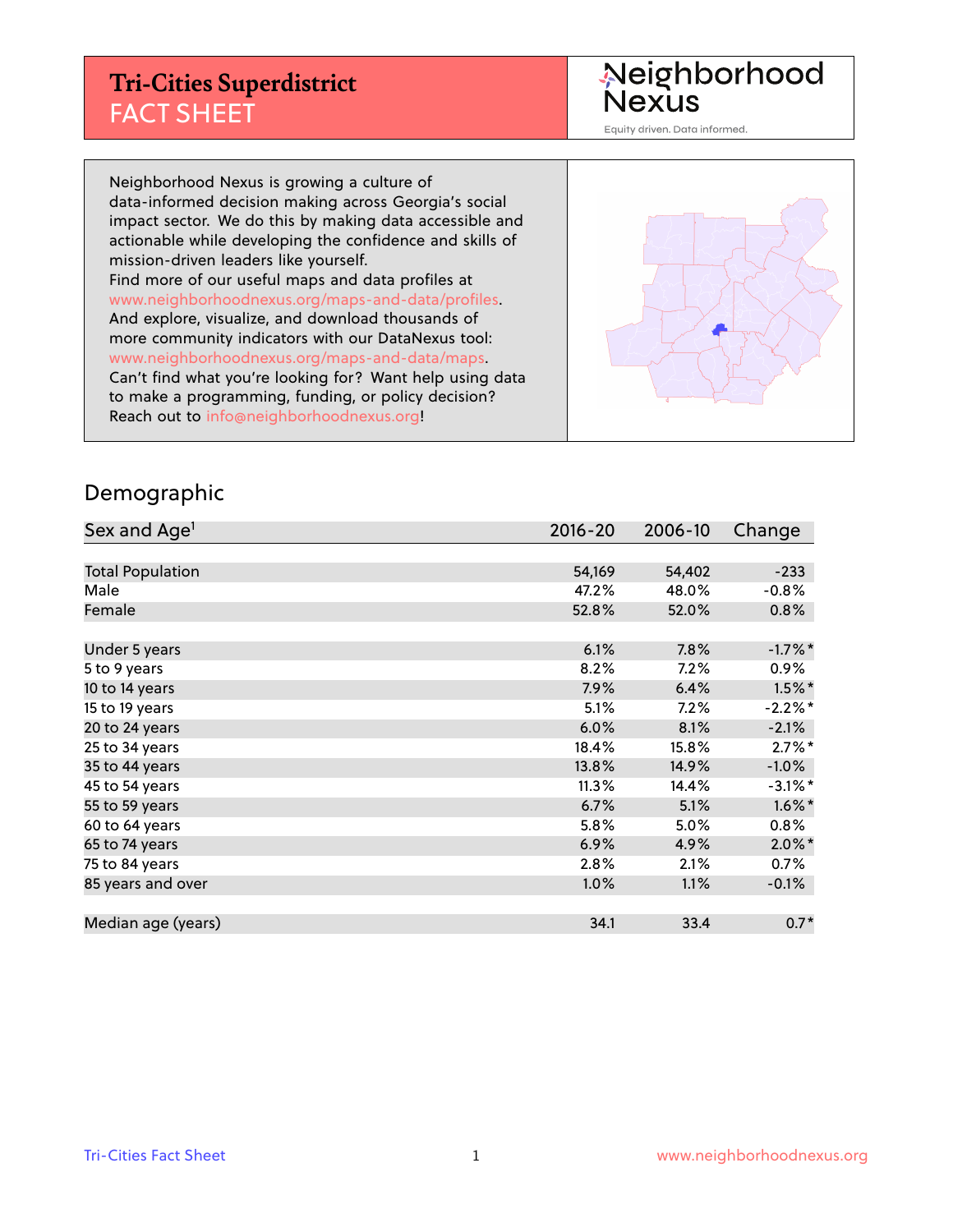# Demographic, continued...

| Race <sup>2</sup>                                               | $2016 - 20$ | 2006-10 | Change            |
|-----------------------------------------------------------------|-------------|---------|-------------------|
| <b>Total population</b>                                         | 54,169      | 54,402  | $-233$            |
| One race                                                        | 95.1%       | 99.0%   | $-3.9\%$ *        |
| White                                                           | 19.2%       | 18.3%   | 0.9%              |
| <b>Black or African American</b>                                | 72.1%       | 69.6%   | 2.5%              |
| American Indian and Alaska Native                               | 0.1%        | 0.3%    | $-0.2%$           |
| Asian                                                           | 1.4%        | 2.3%    | $-0.9%$           |
| Native Hawaiian and Other Pacific Islander                      | 0.0%        | 0.0%    | 0.0%              |
| Some other race                                                 | 2.4%        | 8.5%    | $-6.1\%$ *        |
| Two or more races                                               | 4.9%        | 1.0%    | $3.9\%$ *         |
| Race alone or in combination with other race(s) <sup>3</sup>    | $2016 - 20$ | 2006-10 | Change            |
|                                                                 |             |         |                   |
| Total population                                                | 54,169      | 54,402  | $-233$            |
| White                                                           | 23.6%       | 18.9%   | $4.7\%$ *         |
| <b>Black or African American</b>                                | 73.4%       | 70.3%   | 3.1%              |
| American Indian and Alaska Native                               | 0.8%        | 0.7%    | 0.2%              |
| Asian                                                           | 1.9%        | 2.4%    | $-0.5%$           |
| Native Hawaiian and Other Pacific Islander                      | 0.1%        | 0.0%    | 0.0%              |
| Some other race                                                 | 5.2%        | 8.6%    | $-3.4\%$ *        |
|                                                                 |             |         |                   |
| Hispanic or Latino and Race <sup>4</sup>                        | $2016 - 20$ | 2006-10 | Change            |
|                                                                 | 54,169      | 54,402  | $-233$            |
| <b>Total population</b><br>Hispanic or Latino (of any race)     | 9.2%        | 15.5%   | $-6.3\%$ *        |
| Not Hispanic or Latino                                          | 90.8%       | 84.5%   | $6.3\%$ *         |
| White alone                                                     | 15.0%       | 12.9%   | $2.0\%$ *         |
| Black or African American alone                                 | 71.8%       | 68.3%   | $3.5\%$ *         |
| American Indian and Alaska Native alone                         |             |         | 0.1%              |
|                                                                 | 0.1%        | 0.0%    | $-1.0%$           |
| Asian alone<br>Native Hawaiian and Other Pacific Islander alone | 1.4%        | 2.3%    |                   |
|                                                                 | 0.0%        | 0.0%    | 0.0%              |
| Some other race alone                                           | 0.7%        | 0.2%    | 0.6%              |
| Two or more races                                               | 1.8%        | 0.8%    | $1.1\%$ *         |
| U.S. Citizenship Status <sup>5</sup>                            | $2016 - 20$ | 2006-10 | Change            |
|                                                                 |             |         |                   |
| Foreign-born population<br>Naturalized U.S. citizen             | 4,044       | 6,673   | $-2,629*$<br>6.8% |
|                                                                 | 31.4%       | 24.6%   |                   |
| Not a U.S. citizen                                              | 68.6%       | 75.4%   | $-6.8%$           |
| Citizen, Voting Age Population <sup>6</sup>                     | $2016 - 20$ | 2006-10 | Change            |
| Citizen, 18 and over population                                 | 38,279      | 36,032  | $2,247*$          |
| Male                                                            | 45.2%       | 46.5%   | $-1.3%$           |
| Female                                                          | 54.8%       | 53.5%   | 1.3%              |
|                                                                 |             |         |                   |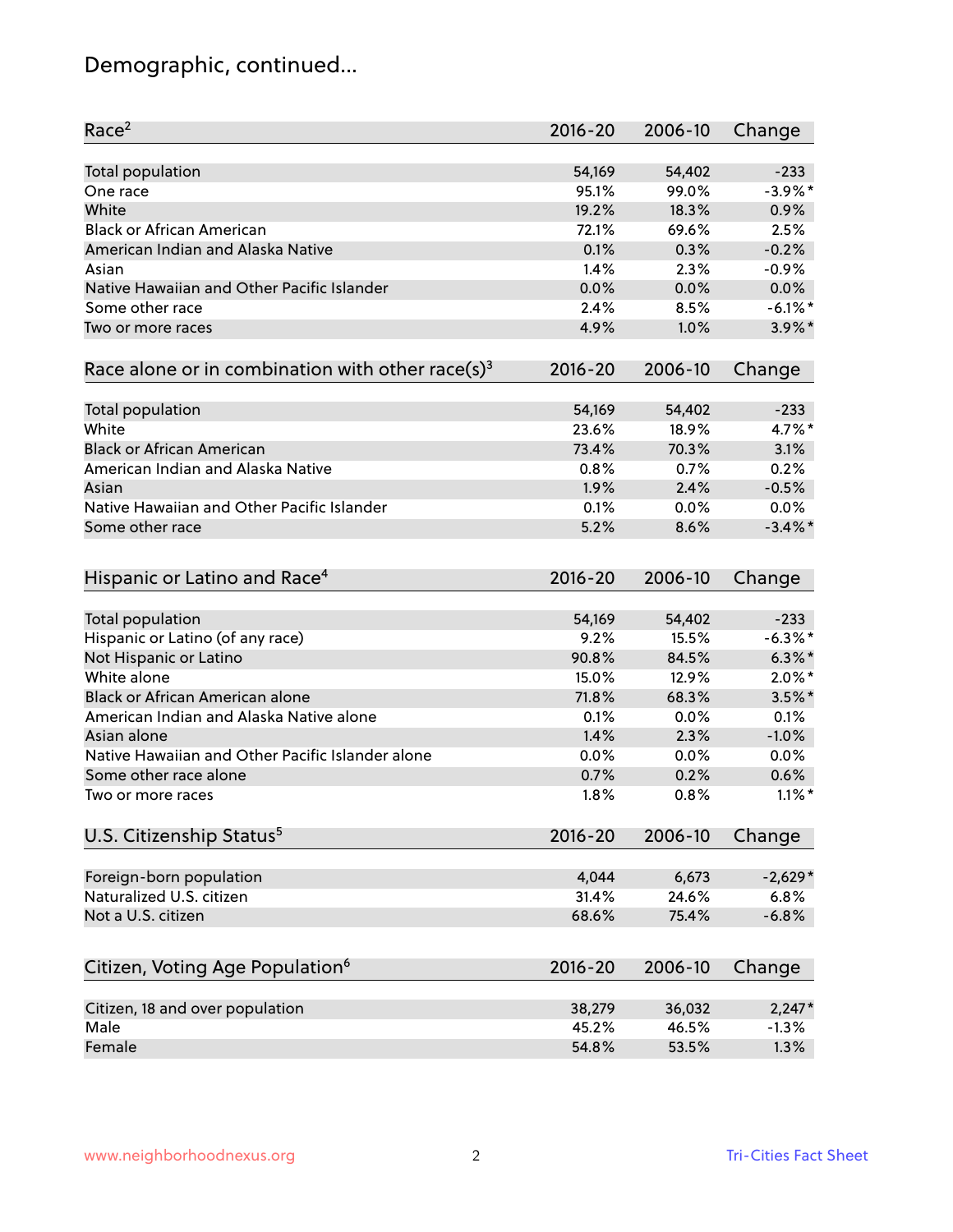#### Economic

| Income <sup>7</sup>                                 | 2016-20 | 2006-10 | Change     |
|-----------------------------------------------------|---------|---------|------------|
|                                                     |         |         |            |
| All households                                      | 22,740  | 20,934  | 1,806*     |
| Less than \$10,000                                  | 8.4%    | 11.7%   | $-3.3\%$ * |
| \$10,000 to \$14,999                                | 5.7%    | 7.1%    | $-1.4%$    |
| \$15,000 to \$24,999                                | 11.8%   | 13.5%   | $-1.8%$    |
| \$25,000 to \$34,999                                | 12.7%   | 14.5%   | $-1.8%$    |
| \$35,000 to \$49,999                                | 16.2%   | 16.2%   | 0.0%       |
| \$50,000 to \$74,999                                | 18.1%   | 18.3%   | $-0.3%$    |
| \$75,000 to \$99,999                                | 12.1%   | 9.4%    | $2.7\%$ *  |
| \$100,000 to \$149,999                              | 10.4%   | 6.1%    | 4.3%*      |
| \$150,000 to \$199,999                              | 2.6%    | 1.3%    | 1.3%       |
| \$200,000 or more                                   | 1.9%    | 1.9%    | 0.0%       |
| Median household income (dollars)                   | 43,939  | 37,776  | $6,163*$   |
| Mean household income (dollars)                     | 60,784  | 49,689  | 11,095*    |
| With earnings                                       | 80.3%   | 81.4%   | $-1.1%$    |
| Mean earnings (dollars)                             | 60,519  | 51,022  | 9,497*     |
| <b>With Social Security</b>                         | 23.8%   | 20.8%   | $3.0\%$ *  |
| Mean Social Security income (dollars)               | 15,384  | 13,323  | $2,061*$   |
| With retirement income                              | 16.0%   | 13.7%   | 2.3%       |
| Mean retirement income (dollars)                    | 25,385  | 21,714  | $3,671*$   |
| With Supplemental Security Income                   | 7.4%    | 5.2%    | $2.2\%$ *  |
| Mean Supplemental Security Income (dollars)         | 8,796   | 7,682   | 1,114      |
| With cash public assistance income                  | 1.5%    | 2.4%    | $-0.9%$    |
| Mean cash public assistance income (dollars)        | 378     | 3,457   | $-3,078$   |
| With Food Stamp/SNAP benefits in the past 12 months | 23.5%   | 16.3%   | $7.2\%$ *  |
|                                                     |         |         |            |
| Families                                            | 10,996  | 12,506  | $-1,510*$  |
| Less than \$10,000                                  | 5.4%    | 11.5%   | $-6.1\%$ * |
| \$10,000 to \$14,999                                | 3.0%    | 6.5%    | $-3.4%$    |
| \$15,000 to \$24,999                                | 11.6%   | 12.2%   | $-0.6%$    |
| \$25,000 to \$34,999                                | 10.8%   | 12.2%   | $-1.3%$    |
| \$35,000 to \$49,999                                | 14.4%   | 15.9%   | $-1.5%$    |
| \$50,000 to \$74,999                                | 18.7%   | 18.7%   | $-0.0%$    |
| \$75,000 to \$99,999                                | 14.7%   | 10.2%   | 4.6%*      |
| \$100,000 to \$149,999                              | 14.5%   | 8.2%    | $6.3\%$ *  |
| \$150,000 to \$199,999                              | 3.6%    | 1.8%    | 1.8%       |
| \$200,000 or more                                   | 3.2%    | 2.9%    | 0.3%       |
| Median family income (dollars)                      | 55,382  | 41,334  | 14,048*    |
| Mean family income (dollars)                        | 74,942  | 55,686  | 19,256*    |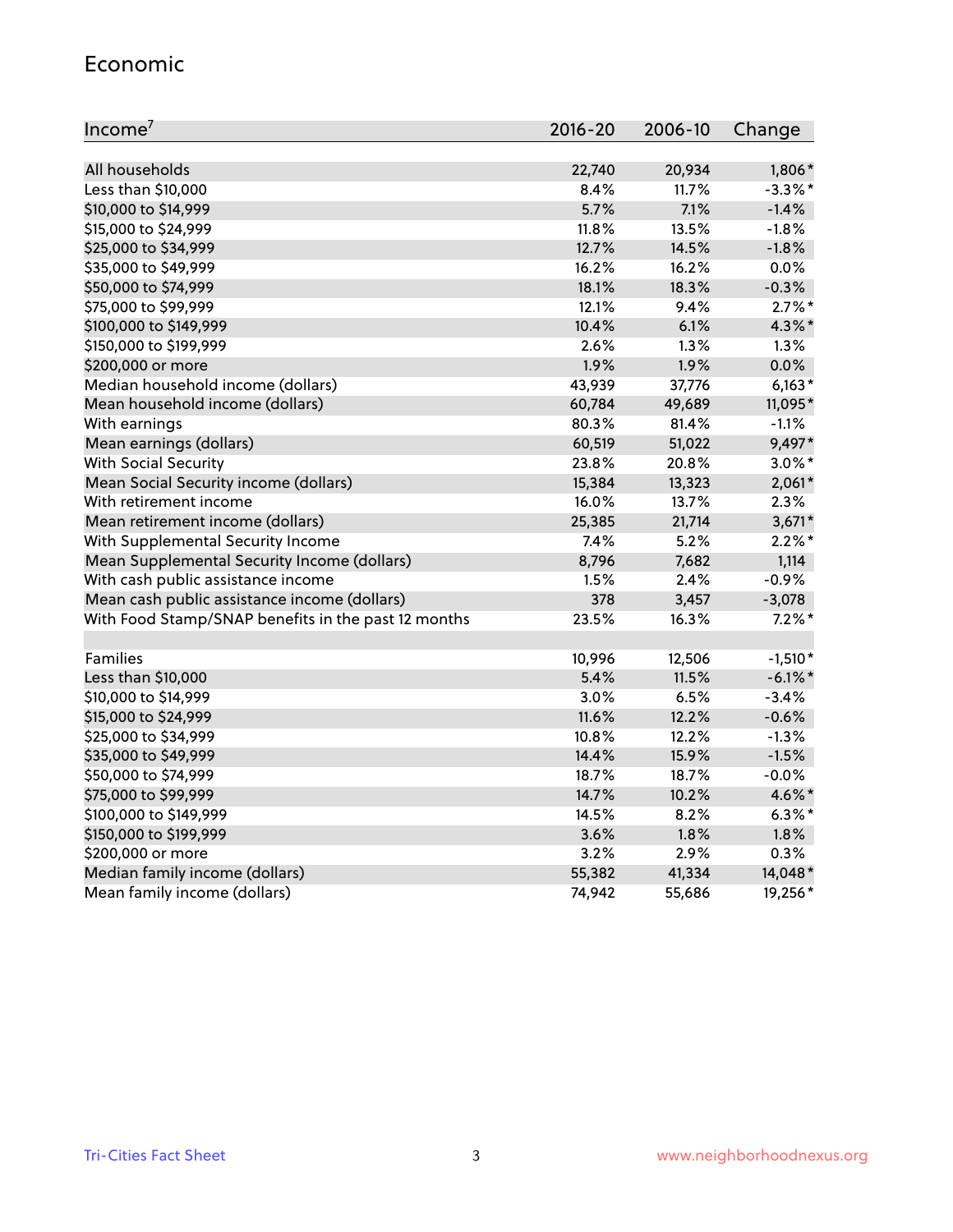#### Economic, continued...

| Income, continued <sup>8</sup><br>$2016 - 20$<br>2006-10<br>Change<br>Nonfamily households<br>11,744<br>8,428<br>$3,316*$<br>Median nonfamily income (dollars)<br>$5,914*$<br>37,311<br>31,396<br>Mean nonfamily income (dollars)<br>45,550<br>6,898*<br>38,652<br>5,600*<br>Median earnings for workers (dollars)<br>30,836<br>25,236<br>Median earnings for male full-time, year-round workers<br>34,350<br>7,340*<br>41,690<br>(dollars)<br>Median earnings for female full-time, year-round workers<br>$5,813*$<br>37,120<br>31,307<br>(dollars)<br>Per capita income (dollars)<br>20,091<br>7,002*<br>27,093 |
|-------------------------------------------------------------------------------------------------------------------------------------------------------------------------------------------------------------------------------------------------------------------------------------------------------------------------------------------------------------------------------------------------------------------------------------------------------------------------------------------------------------------------------------------------------------------------------------------------------------------|
|                                                                                                                                                                                                                                                                                                                                                                                                                                                                                                                                                                                                                   |
|                                                                                                                                                                                                                                                                                                                                                                                                                                                                                                                                                                                                                   |
|                                                                                                                                                                                                                                                                                                                                                                                                                                                                                                                                                                                                                   |
|                                                                                                                                                                                                                                                                                                                                                                                                                                                                                                                                                                                                                   |
|                                                                                                                                                                                                                                                                                                                                                                                                                                                                                                                                                                                                                   |
|                                                                                                                                                                                                                                                                                                                                                                                                                                                                                                                                                                                                                   |
|                                                                                                                                                                                                                                                                                                                                                                                                                                                                                                                                                                                                                   |
|                                                                                                                                                                                                                                                                                                                                                                                                                                                                                                                                                                                                                   |
|                                                                                                                                                                                                                                                                                                                                                                                                                                                                                                                                                                                                                   |
|                                                                                                                                                                                                                                                                                                                                                                                                                                                                                                                                                                                                                   |
|                                                                                                                                                                                                                                                                                                                                                                                                                                                                                                                                                                                                                   |
|                                                                                                                                                                                                                                                                                                                                                                                                                                                                                                                                                                                                                   |
| Families and People Below Poverty Level <sup>9</sup><br>$2016 - 20$<br>2006-10                                                                                                                                                                                                                                                                                                                                                                                                                                                                                                                                    |
| Change                                                                                                                                                                                                                                                                                                                                                                                                                                                                                                                                                                                                            |
| All families<br>18.1%<br>21.6%<br>$-3.4%$                                                                                                                                                                                                                                                                                                                                                                                                                                                                                                                                                                         |
| With related children under 18 years<br>28.8%<br>33.0%<br>$-4.2%$                                                                                                                                                                                                                                                                                                                                                                                                                                                                                                                                                 |
| With related children under 5 years only<br>$-16.3%$<br>11.1%<br>27.4%                                                                                                                                                                                                                                                                                                                                                                                                                                                                                                                                            |
| Married couple families<br>7.8%<br>$-2.2%$<br>10.0%                                                                                                                                                                                                                                                                                                                                                                                                                                                                                                                                                               |
| With related children under 18 years<br>11.4%<br>$-6.6%$<br>17.9%                                                                                                                                                                                                                                                                                                                                                                                                                                                                                                                                                 |
|                                                                                                                                                                                                                                                                                                                                                                                                                                                                                                                                                                                                                   |
| With related children under 5 years only<br>2.0%<br>19.4%<br>$-17.4%$                                                                                                                                                                                                                                                                                                                                                                                                                                                                                                                                             |
| Families with female householder, no husband present<br>32.6%<br>30.1%<br>$-2.5%$                                                                                                                                                                                                                                                                                                                                                                                                                                                                                                                                 |
| With related children under 18 years<br>43.0%<br>0.2%<br>42.8%                                                                                                                                                                                                                                                                                                                                                                                                                                                                                                                                                    |
| $-15.4%$<br>With related children under 5 years only<br>18.6%<br>33.9%                                                                                                                                                                                                                                                                                                                                                                                                                                                                                                                                            |
| All people<br>23.5%<br>24.1%<br>$-0.6%$                                                                                                                                                                                                                                                                                                                                                                                                                                                                                                                                                                           |
| Under 18 years<br>40.3%<br>1.5%<br>41.8%                                                                                                                                                                                                                                                                                                                                                                                                                                                                                                                                                                          |
| Related children under 18 years<br>41.8%<br>40.1%<br>1.7%                                                                                                                                                                                                                                                                                                                                                                                                                                                                                                                                                         |
| Related children under 5 years<br>33.0%<br>41.6%<br>$-8.6%$                                                                                                                                                                                                                                                                                                                                                                                                                                                                                                                                                       |
| Related children 5 to 17 years<br>5.2%<br>44.6%<br>39.4%                                                                                                                                                                                                                                                                                                                                                                                                                                                                                                                                                          |
| 18 years and over<br>17.5%<br>18.6%<br>$-1.1%$                                                                                                                                                                                                                                                                                                                                                                                                                                                                                                                                                                    |
| 18 to 64 years<br>$-1.2%$<br>17.9%<br>19.1%                                                                                                                                                                                                                                                                                                                                                                                                                                                                                                                                                                       |
| 65 years and over<br>14.6%<br>14.1%<br>0.4%                                                                                                                                                                                                                                                                                                                                                                                                                                                                                                                                                                       |
| People in families<br>23.7%<br>24.2%<br>$-0.5%$                                                                                                                                                                                                                                                                                                                                                                                                                                                                                                                                                                   |
| Unrelated individuals 15 years and over<br>23.1%<br>23.8%<br>$-0.8%$                                                                                                                                                                                                                                                                                                                                                                                                                                                                                                                                              |
|                                                                                                                                                                                                                                                                                                                                                                                                                                                                                                                                                                                                                   |
| Non-Hispanic white people<br>13.3%<br>10.1%<br>3.2%                                                                                                                                                                                                                                                                                                                                                                                                                                                                                                                                                               |
| Black or African-American people<br>25.4%<br>24.6%<br>0.8%                                                                                                                                                                                                                                                                                                                                                                                                                                                                                                                                                        |
| Asian people<br>$0.0\%$<br>7.0%<br>$-7.0%$                                                                                                                                                                                                                                                                                                                                                                                                                                                                                                                                                                        |
| Hispanic or Latino people<br>27.1%<br>38.4%<br>$-11.3%$                                                                                                                                                                                                                                                                                                                                                                                                                                                                                                                                                           |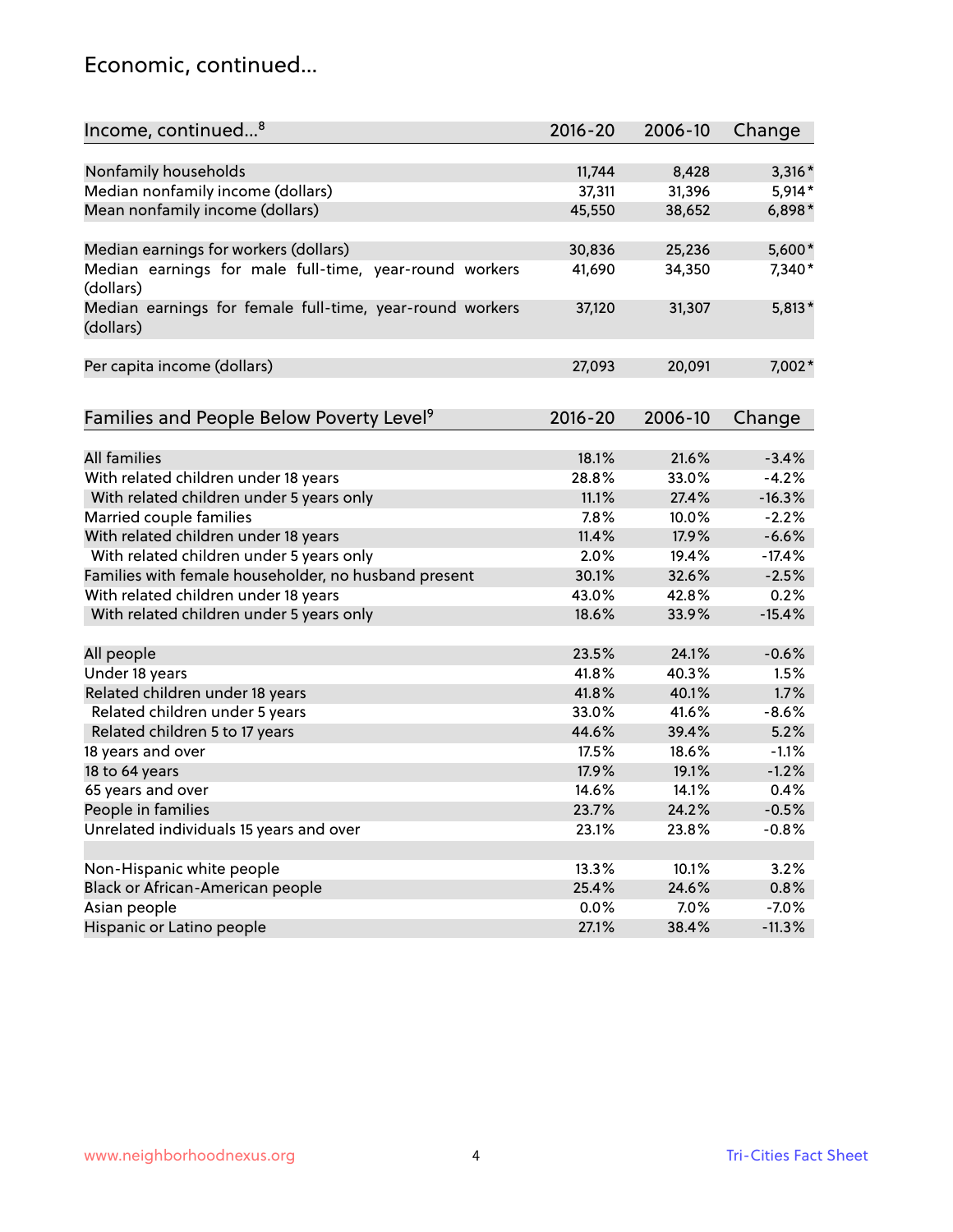## Employment

| Employment Status <sup>10</sup>                                             | $2016 - 20$ | 2006-10 | Change     |
|-----------------------------------------------------------------------------|-------------|---------|------------|
|                                                                             |             |         |            |
| Population 16 years and over                                                | 41,521      | 42,276  | $-755$     |
| In labor force                                                              | 71.6%       | 68.3%   | 3.3%       |
| Civilian labor force                                                        | 71.6%       | 68.0%   | 3.6%       |
| Employed                                                                    | 65.7%       | 58.5%   | $7.2\%$ *  |
| Unemployed                                                                  | 5.9%        | 9.6%    | $-3.6%$    |
| <b>Armed Forces</b>                                                         | 0.0%        | 0.3%    | $-0.3%$    |
| Not in labor force                                                          | 28.4%       | 31.7%   | $-3.3%$    |
|                                                                             |             |         |            |
| Civilian labor force                                                        | 29,741      | 28,766  | 975        |
| <b>Unemployment Rate</b>                                                    | 8.3%        | 14.1%   | $-5.8%$    |
| Females 16 years and over                                                   | 22,537      | 22,095  | 442        |
| In labor force                                                              | 68.7%       | 63.7%   | 4.9%       |
| Civilian labor force                                                        | 68.7%       | 63.6%   | 5.1%       |
| Employed                                                                    | 64.4%       | 53.3%   | $11.1\%$ * |
|                                                                             |             |         |            |
| Own children of the householder under 6 years                               | 4,091       | 5,008   | $-917$     |
| All parents in family in labor force                                        | 89.3%       | 68.5%   | 20.9%*     |
|                                                                             |             |         |            |
| Own children of the householder 6 to 17 years                               | 8,481       | 7,748   | 733        |
| All parents in family in labor force                                        | 83.8%       | 69.7%   | 14.0%*     |
|                                                                             |             |         |            |
| Industry <sup>11</sup>                                                      | 2016-20     | 2006-10 | Change     |
|                                                                             |             |         |            |
| Civilian employed population 16 years and over                              | 27,274      | 24,721  | 2,553      |
| Agriculture, forestry, fishing and hunting, and mining                      | 1.0%        | 0.4%    | 0.6%       |
| Construction                                                                | 5.2%        | 8.7%    | $-3.5%$ *  |
| Manufacturing                                                               | 3.6%        | 6.0%    | $-2.5%$ *  |
| Wholesale trade                                                             | 2.9%        | 3.0%    | $-0.1%$    |
| Retail trade                                                                | 10.1%       | 12.6%   | $-2.5%$    |
| Transportation and warehousing, and utilities                               | 10.3%       | 10.1%   | 0.1%       |
| Information                                                                 | 4.1%        | 3.3%    | 0.8%       |
| Finance and insurance, and real estate and rental and leasing               | 6.1%        | 5.7%    | 0.5%       |
| Professional, scientific, and management, and administrative                | 14.2%       | 11.5%   | $2.7\%$ *  |
| and waste management services                                               |             |         |            |
| Educational services, and health care and social assistance                 | 16.3%       | 13.3%   | $3.0\%$ *  |
| Arts, entertainment, and recreation, and accommodation and<br>food services | 16.9%       | 14.1%   | 2.8%       |
| Other services, except public administration                                | 5.3%        | 6.1%    | $-0.9%$    |
| Public administration                                                       | 4.0%        | 5.1%    | $-1.1%$    |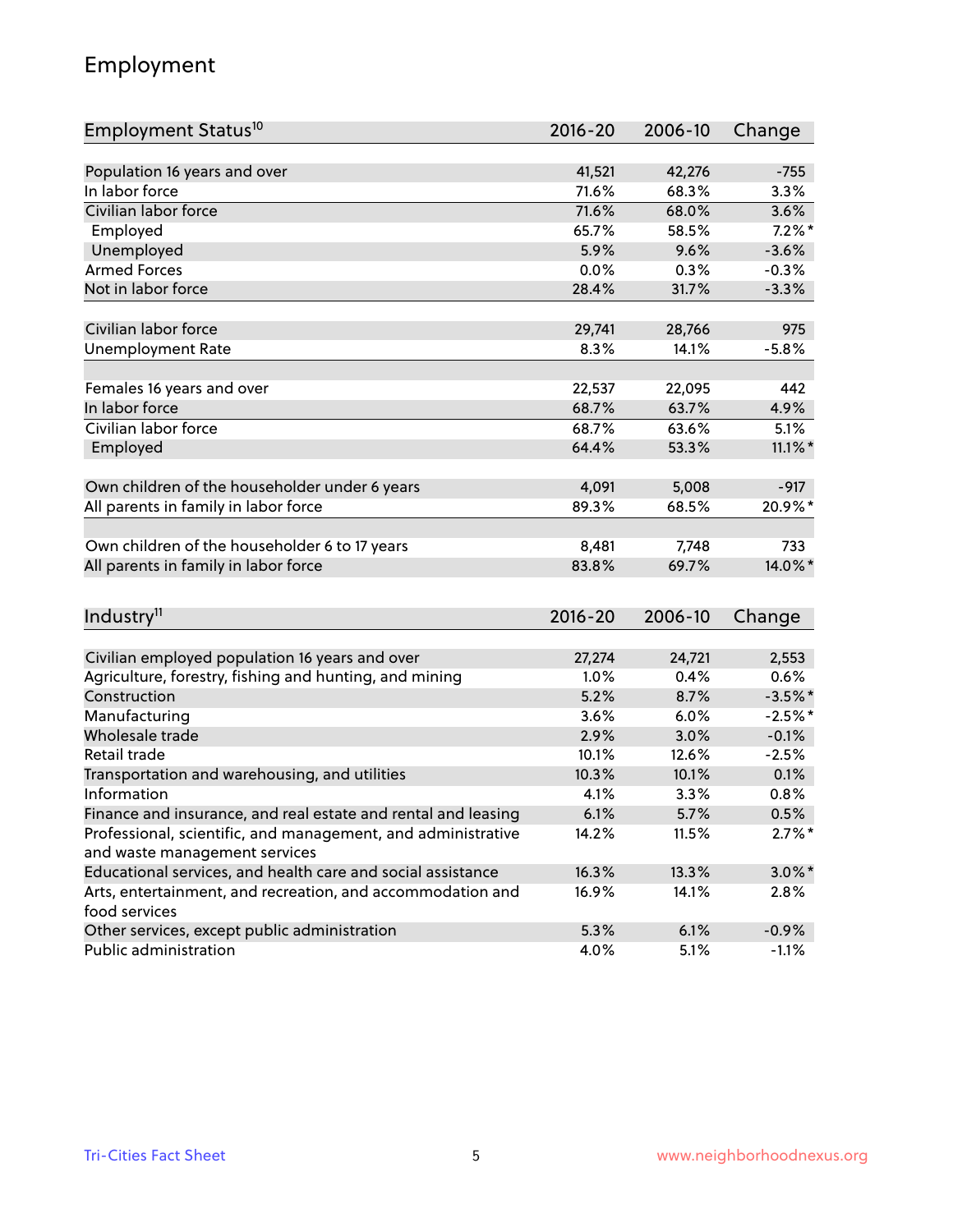# Employment, continued...

| Occupation <sup>12</sup>                                                    | $2016 - 20$ | 2006-10 | Change     |
|-----------------------------------------------------------------------------|-------------|---------|------------|
| Civilian employed population 16 years and over                              | 27,274      | 24,721  | 2,553      |
| Management, business, science, and arts occupations                         | 31.6%       | 25.6%   | $6.0\%$ *  |
| Service occupations                                                         | 22.8%       | 22.2%   | 0.6%       |
| Sales and office occupations                                                | 24.3%       | 27.3%   | $-3.0\%$ * |
|                                                                             | 6.4%        | 9.7%    | $-3.3\%$ * |
| Natural<br>and<br>resources,<br>construction,<br>maintenance<br>occupations |             |         |            |
| Production, transportation, and material moving occupations                 | 14.9%       | 15.1%   | $-0.2%$    |
| Class of Worker <sup>13</sup>                                               | $2016 - 20$ | 2006-10 | Change     |
|                                                                             |             |         |            |
| Civilian employed population 16 years and over                              | 27,274      | 24,721  | 2,553      |
| Private wage and salary workers                                             | 81.6%       | 82.3%   | $-0.7%$    |
| Government workers                                                          | 12.5%       | 12.7%   | $-0.2%$    |
| Self-employed in own not incorporated business workers                      | 5.8%        | 4.9%    | 0.9%       |
| Unpaid family workers                                                       | 0.0%        | 0.1%    | $-0.1%$    |
| Job Flows <sup>14</sup>                                                     | 2019        | 2010    | Change     |
|                                                                             |             |         |            |
| Total Jobs in district                                                      | 52,436      | 26,214  | 26,222     |
| Held by residents of district                                               | 5.3%        | 7.5%    | $-2.2%$    |
| Held by non-residents of district                                           | 94.7%       | 92.5%   | 2.2%       |
| Jobs by Industry Sector <sup>15</sup>                                       | 2019        | 2010    | Change     |
|                                                                             |             |         |            |
| Total Jobs in district                                                      | 52,436      | 26,214  | 26,222     |
| Goods Producing sectors                                                     | 3.0%        | 7.7%    | $-4.7%$    |
| Trade, Transportation, and Utilities sectors                                | 20.9%       | 17.9%   | 3.0%       |
| All Other Services sectors                                                  | 76.0%       | 74.3%   | 1.7%       |
|                                                                             |             |         |            |
| Total Jobs in district held by district residents                           | 2,755       | 1,964   | 791        |
| <b>Goods Producing sectors</b>                                              | 3.9%        | 3.8%    | 0.1%       |
| Trade, Transportation, and Utilities sectors                                | 14.3%       | 10.4%   | 3.9%       |
| All Other Services sectors                                                  | 81.8%       | 85.7%   | $-3.9%$    |
|                                                                             |             |         |            |
| Jobs by Earnings <sup>16</sup>                                              | 2019        | 2010    | Change     |
| Total Jobs in district                                                      | 52,436      | 26,214  | 26,222     |
| Jobs with earnings \$1250/month or less                                     | 23.6%       | 30.4%   | $-6.8%$    |
| Jobs with earnings \$1251/month to \$3333/month                             | 30.6%       | 39.4%   | $-8.8%$    |
| Jobs with earnings greater than \$3333/month                                | 45.8%       | 30.2%   | 15.6%      |
|                                                                             |             |         |            |
| Total Jobs in district held by district residents                           | 2,755       | 1,964   | 791        |
| Jobs with earnings \$1250/month or less                                     | 31.5%       | 35.7%   | $-4.3%$    |
| Jobs with earnings \$1251/month to \$3333/month                             | 43.0%       | 43.8%   | $-0.8%$    |
| Jobs with earnings greater than \$3333/month                                | 25.6%       | 20.5%   | 5.1%       |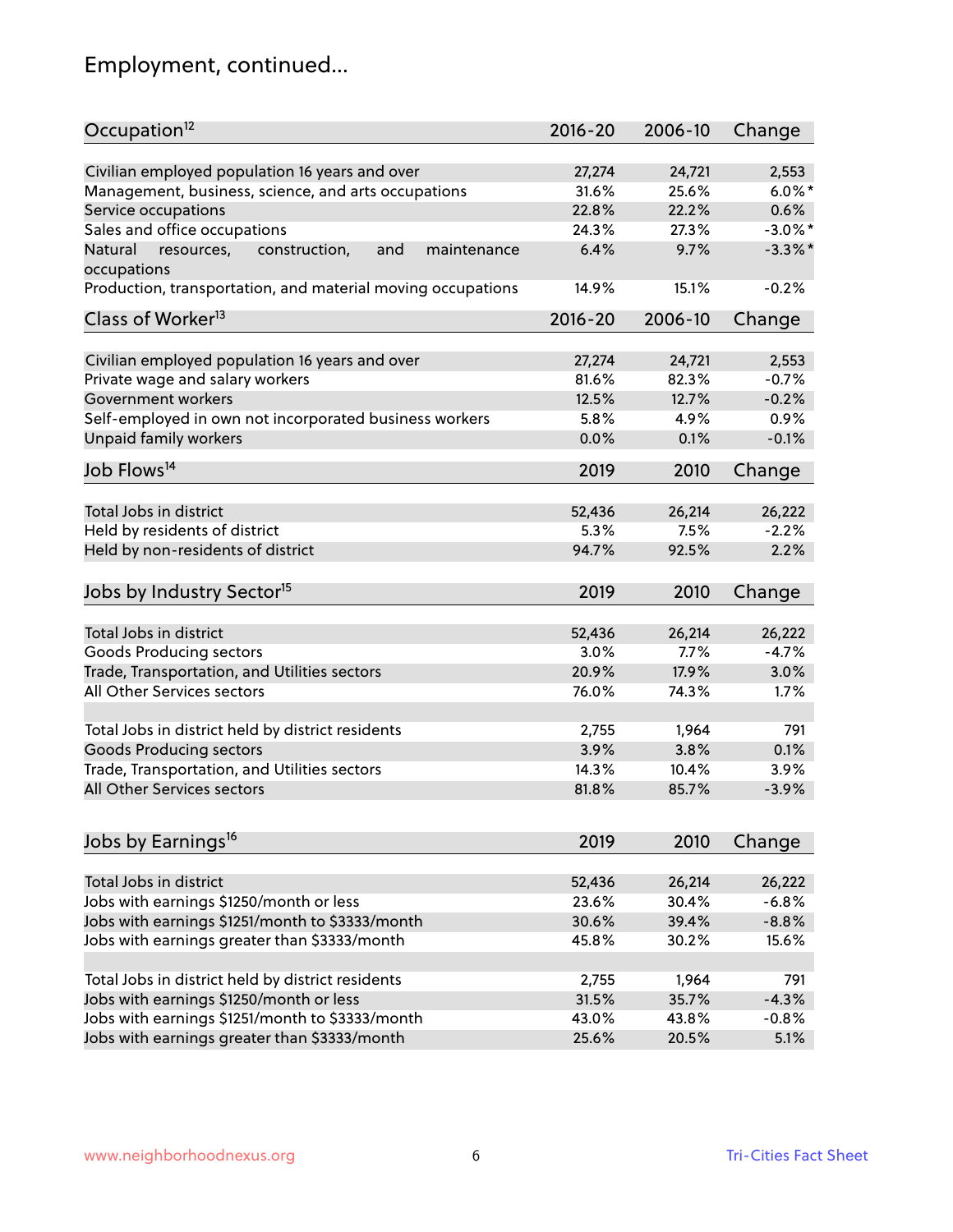# Employment, continued...

| Jobs by Age of Worker <sup>17</sup>               | 2019   | 2010   | Change  |
|---------------------------------------------------|--------|--------|---------|
|                                                   |        |        |         |
| Total Jobs in district                            | 52,436 | 26,214 | 26,222  |
| Jobs with workers age 29 or younger               | 20.7%  | 20.8%  | $-0.1%$ |
| Jobs with workers age 30 to 54                    | 54.5%  | 59.9%  | $-5.4%$ |
| Jobs with workers age 55 or older                 | 24.8%  | 19.3%  | 5.5%    |
|                                                   |        |        |         |
| Total Jobs in district held by district residents | 2,755  | 1.964  | 791     |
| Jobs with workers age 29 or younger               | 23.6%  | 19.8%  | 3.8%    |
| Jobs with workers age 30 to 54                    | 53.5%  | 58.4%  | $-4.8%$ |
| Jobs with workers age 55 or older                 | 22.9%  | 21.8%  | 1.1%    |

#### Education

| School Enrollment <sup>18</sup>                | $2016 - 20$ | 2006-10 | Change     |
|------------------------------------------------|-------------|---------|------------|
|                                                |             |         |            |
| Population 3 years and over enrolled in school | 14,142      | 14,201  | $-59$      |
| Nursery school, preschool                      | 8.1%        | 7.3%    | 0.8%       |
| Kindergarten                                   | 5.0%        | 5.6%    | $-0.6%$    |
| Elementary school (grades 1-8)                 | 52.2%       | 40.6%   | $11.6\%$ * |
| High school (grades 9-12)                      | 13.0%       | 20.3%   | $-7.2\%$ * |
| College or graduate school                     | 21.7%       | 26.2%   | $-4.5%$    |
| Educational Attainment <sup>19</sup>           | $2016 - 20$ | 2006-10 | Change     |
|                                                |             |         |            |
| Population 25 years and over                   | 36,202      | 34,395  | 1,807      |
| Less than 9th grade                            | 4.0%        | 8.4%    | $-4.4\%$ * |
| 9th to 12th grade, no diploma                  | 5.8%        | 10.4%   | $-4.7%$ *  |
| High school graduate (includes equivalency)    | 29.2%       | 33.0%   | $-3.8\%$ * |
| Some college, no degree                        | 20.0%       | 21.1%   | $-1.1%$    |
| Associate's degree                             | 8.6%        | 4.7%    | $3.9\%$ *  |
| Bachelor's degree                              | 21.2%       | 14.3%   | $6.8\%$ *  |
| Graduate or professional degree                | 11.1%       | 8.0%    | 3.1%       |
|                                                |             |         |            |
| Percent high school graduate or higher         | 90.2%       | 81.1%   | $9.1\%$ *  |
| Percent bachelor's degree or higher            | 32.3%       | 22.3%   | 10.0%*     |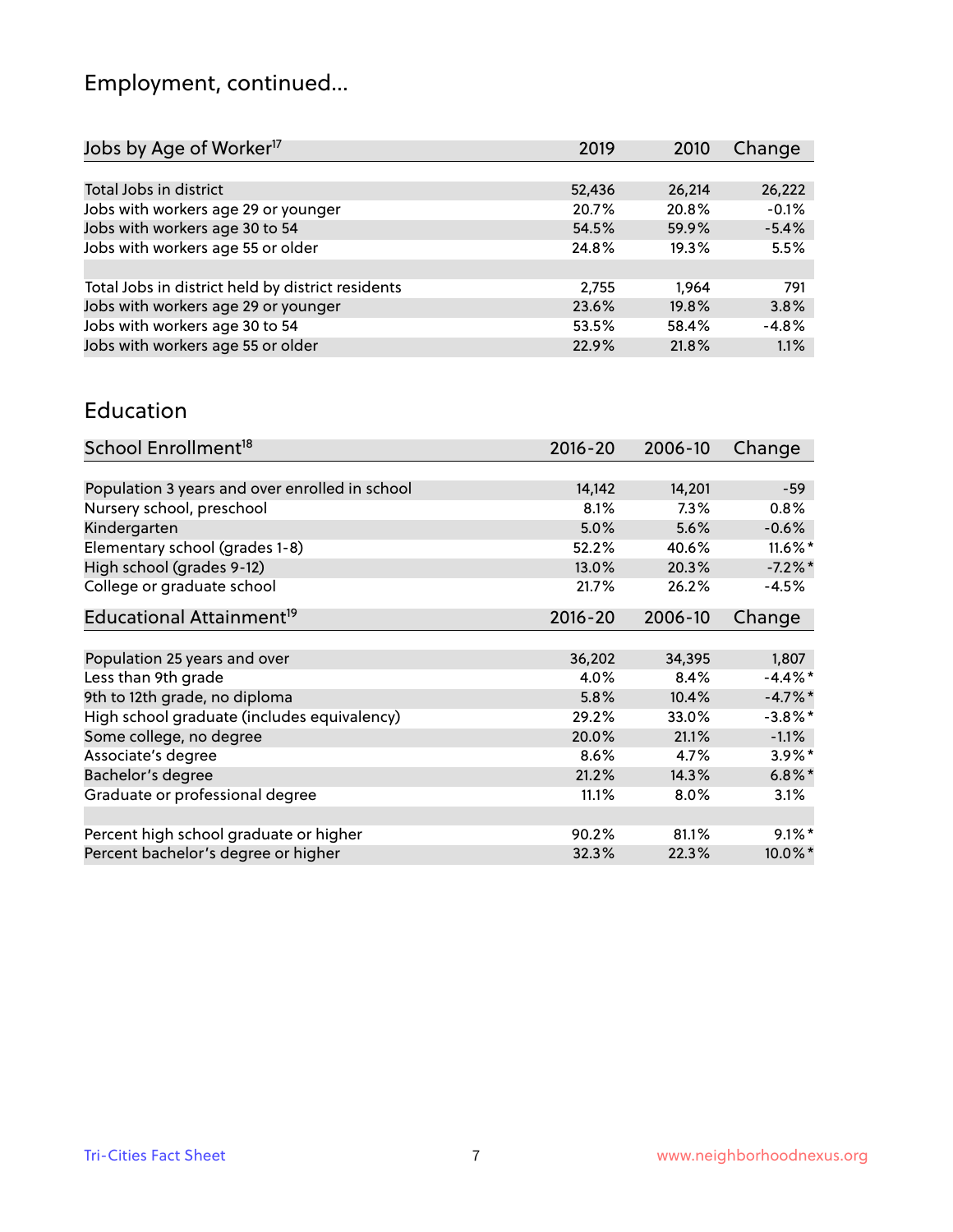## Housing

| Households by Type <sup>20</sup>                     | 2016-20     | 2006-10 | Change      |
|------------------------------------------------------|-------------|---------|-------------|
|                                                      |             |         |             |
| <b>Total households</b>                              | 22,740      | 20,934  | 1,806*      |
| Family households (families)                         | 48.4%       | 59.7%   | $-11.4\%$ * |
| With own children under 18 years                     | 21.6%       | 28.0%   | $-6.3\%$ *  |
| Married-couple family                                | 21.9%       | 26.7%   | $-4.8\%$ *  |
| With own children of the householder under 18 years  | 9.0%        | 10.5%   | $-1.5%$     |
| Male householder, no wife present, family            | 4.9%        | 5.8%    | $-1.0%$     |
| With own children of the householder under 18 years  | 1.5%        | 2.2%    | $-0.8%$     |
| Female householder, no husband present, family       | 21.7%       | 27.2%   | $-5.6\%$ *  |
| With own children of the householder under 18 years  | 11.2%       | 15.2%   | $-4.1\%$ *  |
| Nonfamily households                                 | 51.6%       | 40.3%   | $11.4\%$ *  |
| Householder living alone                             | 43.4%       | 32.8%   | 10.6%*      |
| 65 years and over                                    | 9.0%        | 6.6%    | $2.4\%$ *   |
|                                                      |             |         |             |
| Households with one or more people under 18 years    | 24.9%       | 32.6%   | $-7.7%$ *   |
| Households with one or more people 65 years and over | 20.2%       | 16.5%   | $3.7\%$ *   |
|                                                      |             |         |             |
| Average household size                               | 2.36        | 2.56    | $-0.20*$    |
| Average family size                                  | 3.48        | 3.31    | 0.17        |
| Housing Occupancy <sup>21</sup>                      | $2016 - 20$ | 2006-10 | Change      |
|                                                      |             |         |             |
| Total housing units                                  | 27,515      | 28,056  | $-541$      |
| Occupied housing units                               | 82.6%       | 74.6%   | $8.0\%$ *   |
| Vacant housing units                                 | 17.4%       | 25.4%   | $-8.0\%$ *  |
|                                                      |             |         |             |
| Homeowner vacancy rate                               | 2.6         | 9.6     | $-7.0*$     |
| Rental vacancy rate                                  | 9.8         | 19.8    | $-10.0*$    |
|                                                      |             |         |             |
| Units in Structure <sup>22</sup>                     | 2016-20     | 2006-10 | Change      |
| Total housing units                                  | 27,515      | 28,056  | $-541$      |
| 1-unit, detached                                     | 50.1%       | 47.7%   | 2.4%        |
| 1-unit, attached                                     | 2.6%        | 2.4%    | 0.3%        |
| 2 units                                              | 3.8%        | 5.7%    | $-1.9%$     |
| 3 or 4 units                                         | 5.2%        | 5.5%    | $-0.3%$     |
| 5 to 9 units                                         | 13.6%       | 15.1%   | $-1.5%$     |
| 10 to 19 units                                       | 13.8%       | 14.6%   | $-0.9%$     |
| 20 or more units                                     | $9.0\%$     | 8.0%    | 1.0%        |
| Mobile home                                          | 1.8%        | 1.0%    | $0.8\%$     |
| Boat, RV, van, etc.                                  | 0.2%        | 0.0%    | 0.2%        |
|                                                      |             |         |             |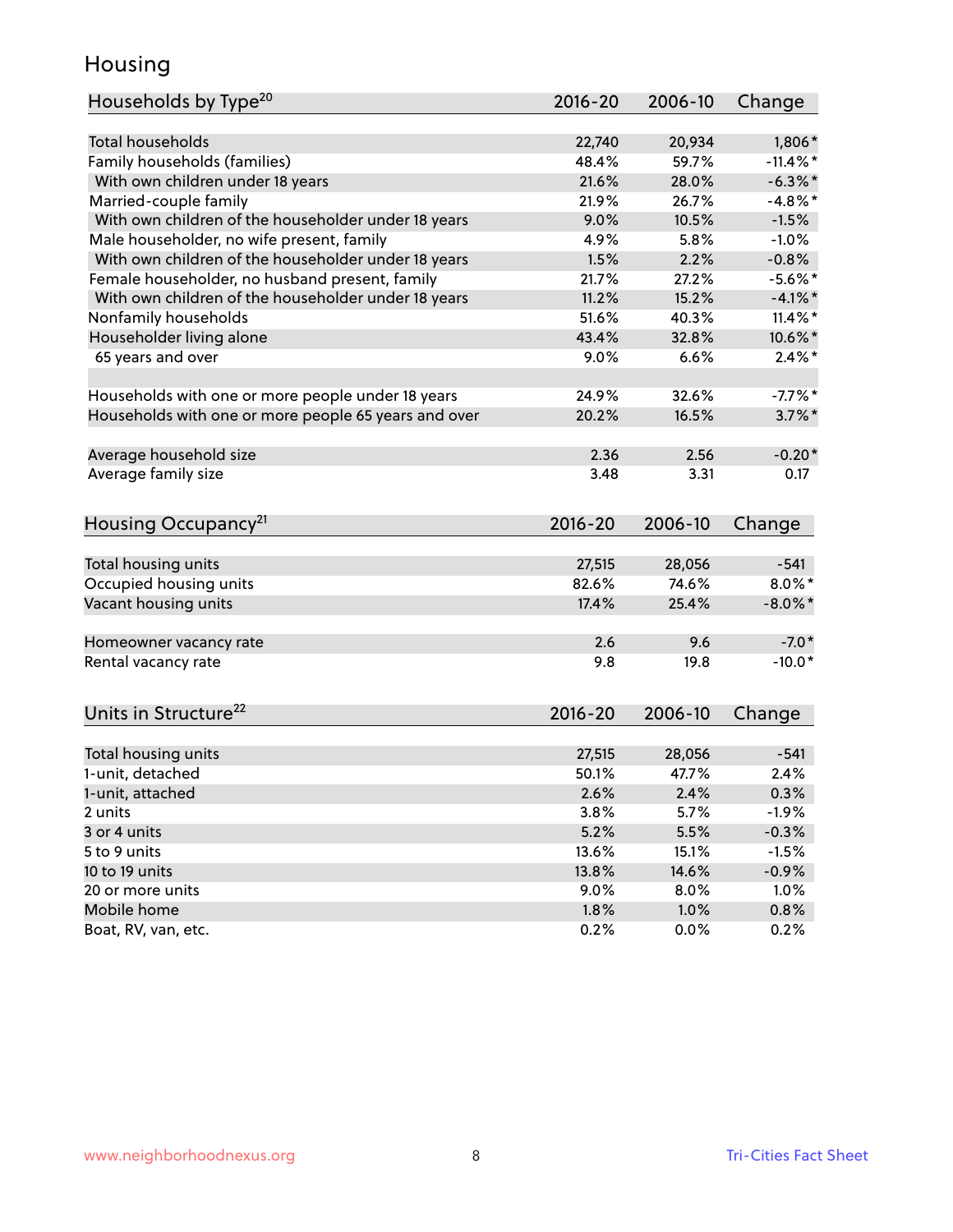## Housing, Continued...

| Year Structure Built <sup>23</sup>             | 2016-20     | 2006-10 | Change      |
|------------------------------------------------|-------------|---------|-------------|
| Total housing units                            | 27,515      | 28,056  | $-541$      |
| Built 2014 or later                            | 1.9%        | (X)     | (X)         |
| Built 2010 to 2013                             | 2.6%        | (X)     | (X)         |
| Built 2000 to 2009                             | 12.4%       | 10.6%   | 1.8%        |
| Built 1990 to 1999                             | 7.0%        | 4.0%    | $3.0\%$ *   |
| Built 1980 to 1989                             | 7.3%        | 5.7%    | 1.6%        |
| Built 1970 to 1979                             | 16.9%       | 19.5%   | $-2.5%$ *   |
| Built 1960 to 1969                             | 18.3%       | 24.2%   | $-5.8\%$ *  |
| Built 1950 to 1959                             | 15.9%       | 21.5%   | $-5.5%$ *   |
| Built 1940 to 1949                             | 9.3%        | 7.9%    | 1.4%        |
|                                                |             | 6.7%    | 1.6%        |
| Built 1939 or earlier                          | 8.4%        |         |             |
| Housing Tenure <sup>24</sup>                   | $2016 - 20$ | 2006-10 | Change      |
| Occupied housing units                         | 22,740      | 20,934  | 1,806*      |
| Owner-occupied                                 | 39.7%       | 41.2%   | $-1.4%$     |
| Renter-occupied                                | 60.3%       | 58.8%   | 1.4%        |
|                                                |             |         |             |
| Average household size of owner-occupied unit  | 2.40        | 2.42    | $-0.01$     |
| Average household size of renter-occupied unit | 2.33        | 2.66    | $-0.33*$    |
| Residence 1 Year Ago <sup>25</sup>             | $2016 - 20$ | 2006-10 | Change      |
|                                                |             |         |             |
| Population 1 year and over                     | 53,433      | 53,696  | $-263$      |
| Same house                                     | 81.8%       | 75.3%   | $6.6\%$ *   |
| Different house in the U.S.                    | 17.7%       | 24.3%   | $-6.6\%$ *  |
| Same county                                    | 10.2%       | 16.7%   | $-6.6%$ *   |
| Different county                               | 7.6%        | 7.6%    | $-0.0%$     |
| Same state                                     | 5.2%        | 4.2%    | 1.0%        |
| Different state                                | 2.4%        | 3.4%    | $-1.1%$     |
| Abroad                                         | 0.5%        | 0.4%    | 0.0%        |
| Value of Housing Unit <sup>26</sup>            | $2016 - 20$ | 2006-10 | Change      |
|                                                |             |         |             |
| Owner-occupied units                           | 9,033       | 8,619   | 414         |
| Less than \$50,000                             | 5.6%        | 4.3%    | 1.4%        |
| \$50,000 to \$99,999                           | 20.4%       | 15.4%   | 5.0%        |
| \$100,000 to \$149,999                         | 18.6%       | 28.8%   | $-10.1\%$ * |
| \$150,000 to \$199,999                         | 21.4%       | 28.8%   | $-7.4\%$ *  |
| \$200,000 to \$299,999                         | 21.1%       | 15.0%   | $6.2\%$ *   |
| \$300,000 to \$499,999                         | 10.6%       | 6.8%    | 3.7%        |
| \$500,000 to \$999,999                         | 2.2%        | 0.7%    | 1.4%        |
| \$1,000,000 or more                            | 0.1%        | 0.3%    | $-0.2%$     |
| Median (dollars)                               | 160,669     | 152,223 | 8,445*      |
| Mortgage Status <sup>27</sup>                  | $2016 - 20$ | 2006-10 | Change      |
| Owner-occupied units                           | 9,033       | 8,619   | 414         |
| Housing units with a mortgage                  | 67.6%       | 77.5%   | $-9.9%$ *   |
| Housing units without a mortgage               | 32.4%       | 22.5%   | $9.9\%*$    |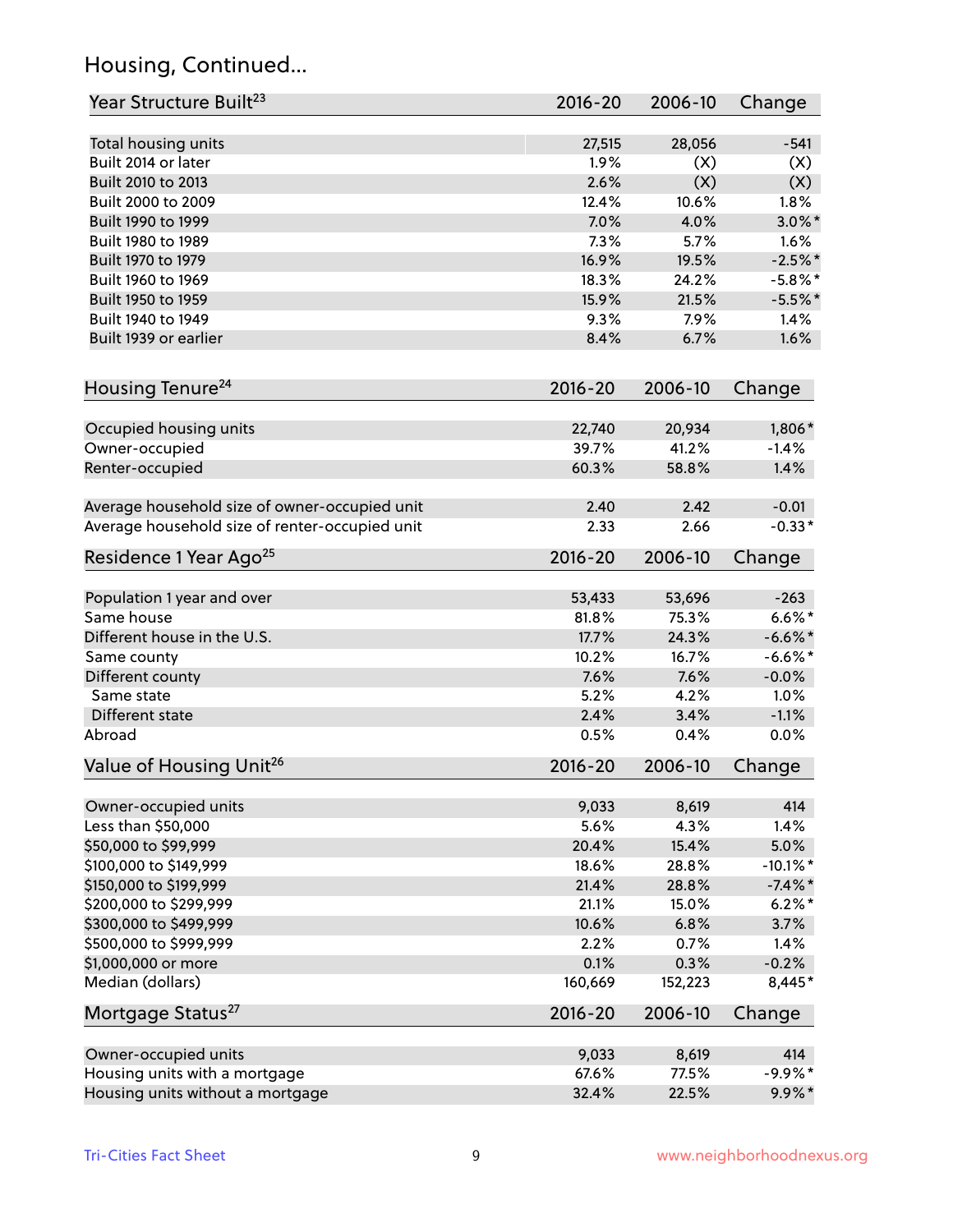## Housing, Continued...

| Selected Monthly Owner Costs <sup>28</sup>                                            | 2016-20     | 2006-10   | Change     |
|---------------------------------------------------------------------------------------|-------------|-----------|------------|
| Housing units with a mortgage                                                         | 6,103       | 6,678     | $-575$     |
| Less than \$300                                                                       | 0.4%        | 0.0%      | 0.4%       |
| \$300 to \$499                                                                        | 1.0%        | 1.3%      | $-0.4%$    |
| \$500 to \$999                                                                        | 19.5%       | 19.6%     | $-0.1%$    |
| \$1,000 to \$1,499                                                                    | 42.6%       | 41.6%     | 1.0%       |
| \$1,500 to \$1,999                                                                    | 23.8%       | 23.7%     | 0.1%       |
| \$2,000 to \$2,999                                                                    | 11.4%       | 12.2%     | $-0.8%$    |
| \$3,000 or more                                                                       | 1.4%        | 1.6%      | $-0.2%$    |
| Median (dollars)                                                                      | 1,306       | 1,319     | $-13$      |
|                                                                                       |             |           |            |
| Housing units without a mortgage                                                      | 2,930       | 1,941     | 989*       |
| Less than \$150                                                                       | 1.2%        | 2.1%      | $-1.0%$    |
| \$150 to \$249                                                                        | 8.7%        | 14.4%     | $-5.7%$    |
| \$250 to \$349                                                                        | 20.2%       | 16.3%     | 3.9%       |
| \$350 to \$499                                                                        | 27.2%       | 32.9%     | $-5.7%$    |
| \$500 to \$699                                                                        | 27.2%       | 20.4%     | 6.8%       |
| \$700 or more                                                                         | 15.5%       | 13.9%     | 1.6%       |
| Median (dollars)                                                                      | 458         | 417       | $41*$      |
| Selected Monthly Owner Costs as a Percentage of<br>Household Income <sup>29</sup>     | $2016 - 20$ | 2006-10   | Change     |
| Housing units with a mortgage (excluding units where<br>SMOCAPI cannot be computed)   | 5,995       | 6,625     | $-630$     |
| Less than 20.0 percent                                                                | 36.7%       | 29.7%     | 7.1%       |
| 20.0 to 24.9 percent                                                                  | 21.3%       | 18.9%     | 2.3%       |
| 25.0 to 29.9 percent                                                                  | 8.3%        | 12.1%     | $-3.8%$    |
| 30.0 to 34.9 percent                                                                  | 8.2%        | 7.7%      | 0.4%       |
| 35.0 percent or more                                                                  | 25.5%       | 31.6%     | $-6.1%$    |
| Not computed                                                                          | 108         | 53        | 55         |
| Housing unit without a mortgage (excluding units where<br>SMOCAPI cannot be computed) | 2,908       | 1,941     | 967        |
| Less than 10.0 percent                                                                | 51.3%       | 32.8%     | 18.5%      |
| 10.0 to 14.9 percent                                                                  | 14.4%       | 23.5%     | $-9.1\%$ * |
| 15.0 to 19.9 percent                                                                  | 8.9%        | 16.1%     | $-7.2%$    |
| 20.0 to 24.9 percent                                                                  | 2.4%        | 7.2%      | $-4.8%$    |
| 25.0 to 29.9 percent                                                                  | 4.1%        | 5.9%      | $-1.8%$    |
| 30.0 to 34.9 percent                                                                  | 4.6%        | 1.7%      | 2.9%       |
| 35.0 percent or more                                                                  | 14.3%       | 12.8%     | 1.5%       |
| Not computed                                                                          | 22          | $\pmb{0}$ | 22         |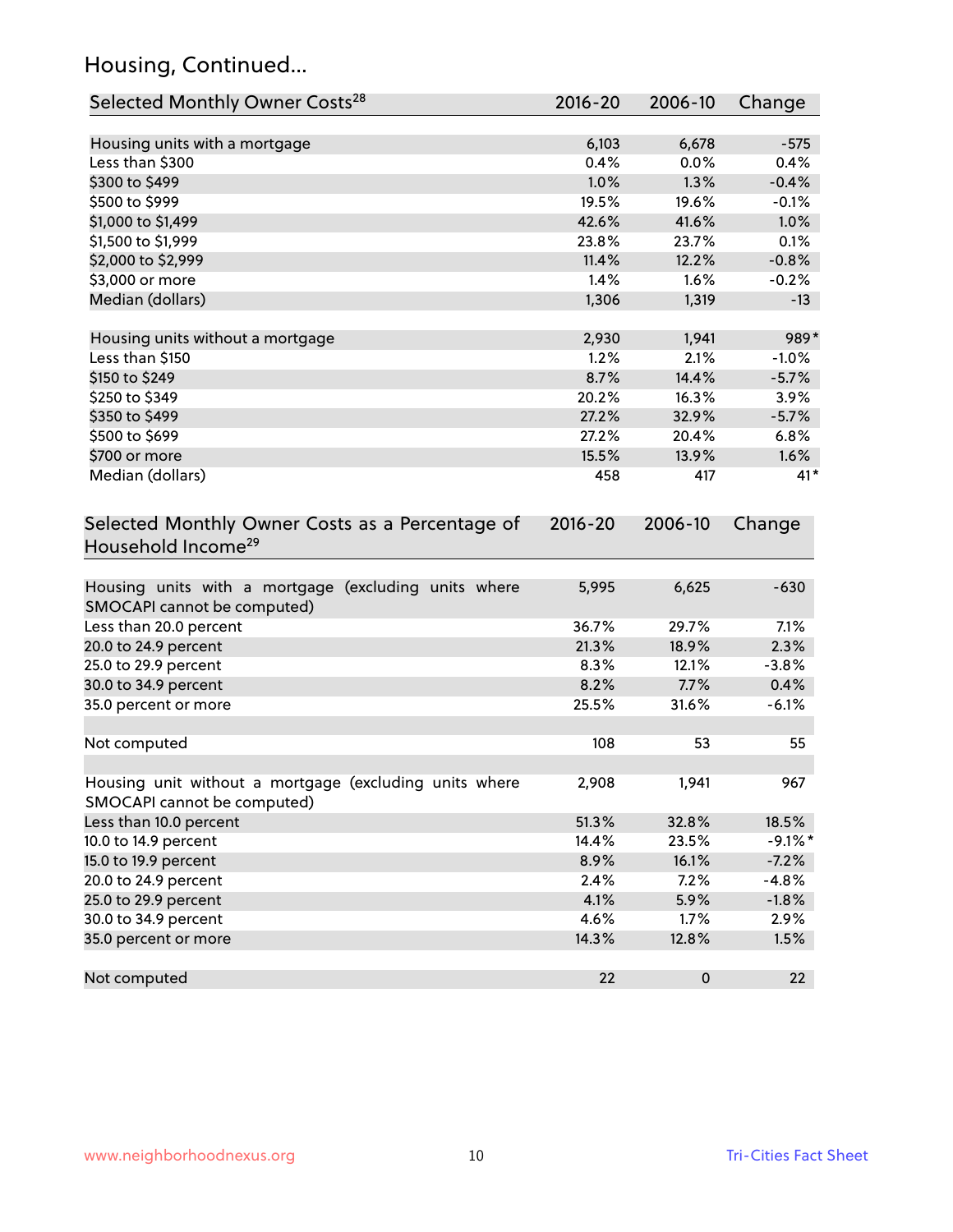## Housing, Continued...

| Gross Rent <sup>30</sup>                                                       | 2016-20     | 2006-10 | Change          |
|--------------------------------------------------------------------------------|-------------|---------|-----------------|
| Occupied units paying rent                                                     | 13,407      | 11,988  | $1,419*$        |
| Less than \$200                                                                | 0.9%        | 1.4%    | $-0.5%$         |
| \$200 to \$499                                                                 | 3.3%        | 9.5%    | $-6.2%$         |
| \$500 to \$749                                                                 | 11.4%       | 31.1%   | $-19.7%$ *      |
| \$750 to \$999                                                                 | 34.4%       | 36.1%   | $-1.6%$         |
| \$1,000 to \$1,499                                                             | 39.5%       | 20.1%   | 19.4%*          |
| \$1,500 to \$1,999                                                             | 10.1%       | 1.8%    | $8.3\%$ *       |
| \$2,000 or more                                                                | 0.3%        | 0.0%    | $0.3\%$         |
| Median (dollars)                                                               | 999         | 892     | $108*$          |
| No rent paid                                                                   | 300         | 327     | $-27$           |
| Gross Rent as a Percentage of Household Income <sup>31</sup>                   | $2016 - 20$ | 2006-10 | Change          |
| Occupied units paying rent (excluding units where GRAPI<br>cannot be computed) | 13,057      | 11,683  | 1,374           |
| Less than 15.0 percent                                                         | 11.4%       | 9.4%    | 2.0%            |
| 15.0 to 19.9 percent                                                           | 9.7%        | 11.3%   | $-1.5%$         |
| 20.0 to 24.9 percent                                                           | 15.0%       | 10.0%   | $5.0\%$ *       |
| 25.0 to 29.9 percent                                                           | 10.1%       | 12.6%   | $-2.5%$         |
| 30.0 to 34.9 percent                                                           | 10.1%       | 8.7%    | 1.4%            |
| 35.0 percent or more                                                           | 43.7%       | 48.0%   | $-4.3%$         |
| Not computed                                                                   | 650         | 632     | 18 <sup>°</sup> |
| Transportation                                                                 |             |         |                 |
| Commuting to Work <sup>32</sup>                                                | 2016-20     | 2006-10 | Change          |
| Workers 16 years and over                                                      | 26,622      | 24,130  | $2,492*$        |
| Car, truck, or van - drove alone                                               | 62.3%       | 60.6%   | 1.7%            |
| Car, truck, or van - carpooled                                                 | 8.8%        | 17.1%   | $-8.4\%$ *      |
| Public transportation (excluding taxicab)                                      | 14.8%       | 14.8%   | 0.0%            |
| Walked                                                                         | 3.3%        | 2.8%    | 0.5%            |
| Other means                                                                    | 3.4%        | 1.2%    | $2.2\%$ *       |
| Worked at home                                                                 | 7.4%        | 3.4%    | 3.9%*           |
| Mean travel time to work (minutes)                                             | 30.5        | 30.0    | $0.6*$          |
| Vehicles Available <sup>33</sup>                                               | 2016-20     | 2006-10 | Change          |
| Occupied housing units                                                         | 22,740      | 20,934  | 1,806*          |
| No vehicles available                                                          | 15.3%       | 19.9%   | $-4.6\%$ *      |
| 1 vehicle available                                                            | 46.3%       | 43.1%   | 3.3%            |
| 2 vehicles available                                                           | 29.2%       | 26.6%   | 2.5%            |
| 3 or more vehicles available                                                   | 9.2%        | 10.4%   | $-1.2%$         |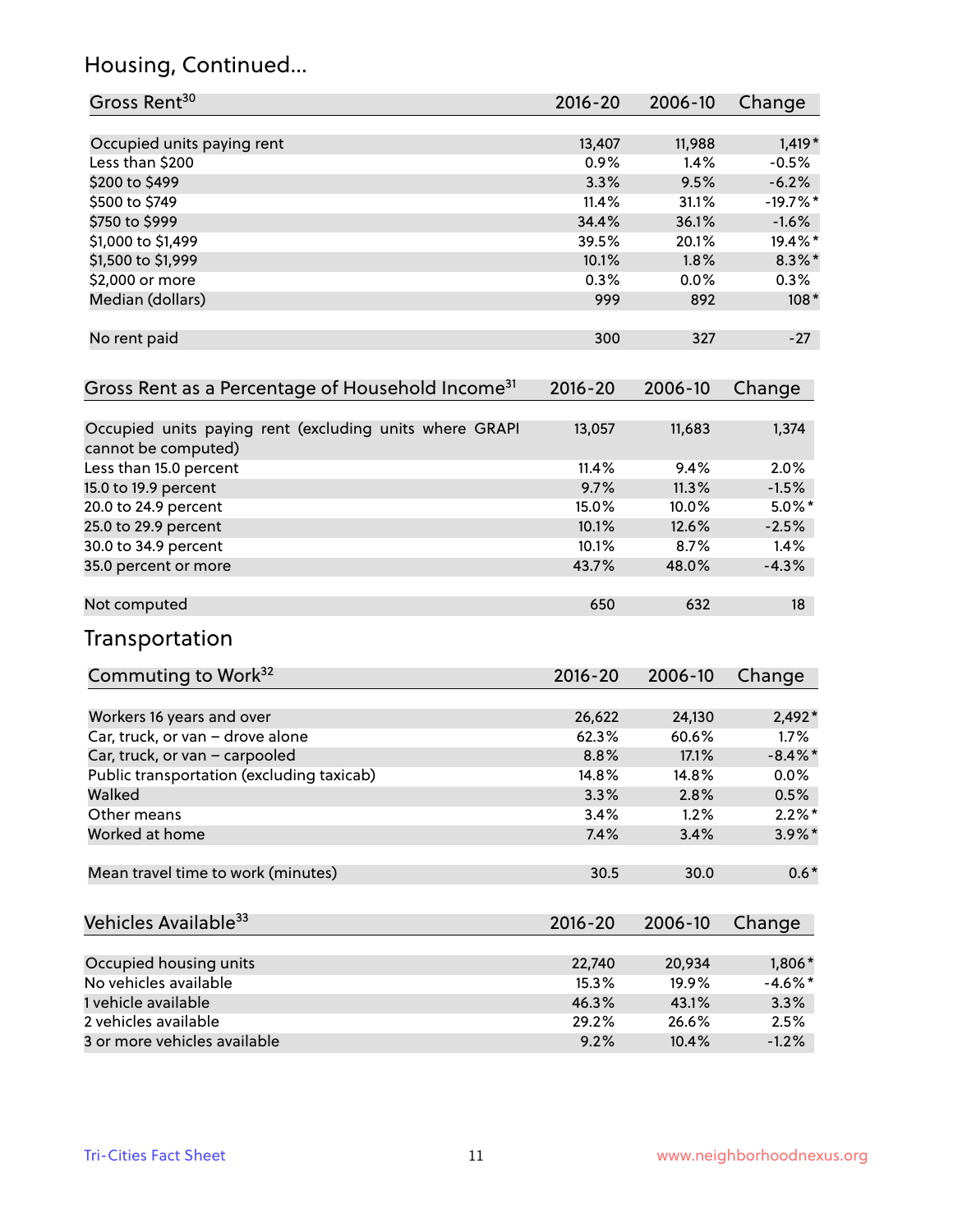#### Health

| Health Insurance coverage <sup>34</sup> | 2016-20 |
|-----------------------------------------|---------|
|-----------------------------------------|---------|

| Civilian Noninstitutionalized Population                | 54,093 |
|---------------------------------------------------------|--------|
| With health insurance coverage                          | 84.5%  |
| With private health insurance coverage                  | 55.6%  |
| With public health coverage                             | 37.1%  |
| No health insurance coverage                            | 15.5%  |
| Civilian Noninstitutionalized Population Under 19 years | 14,008 |
| No health insurance coverage                            | 7.9%   |
| Civilian Noninstitutionalized Population 19 to 64 years | 34,300 |
| In labor force:                                         | 28,204 |
| Employed:                                               | 25,816 |
| With health insurance coverage                          | 81.8%  |
| With private health insurance coverage                  | 72.1%  |
| With public coverage                                    | 12.7%  |
| No health insurance coverage                            | 18.2%  |
| Unemployed:                                             | 2,388  |
| With health insurance coverage                          | 62.7%  |
| With private health insurance coverage                  | 34.3%  |
| With public coverage                                    | 30.8%  |
| No health insurance coverage                            | 37.3%  |
| Not in labor force:                                     | 6,096  |
| With health insurance coverage                          | 73.0%  |
| With private health insurance coverage                  | 41.7%  |
| With public coverage                                    | 39.2%  |
| No health insurance coverage                            | 27.0%  |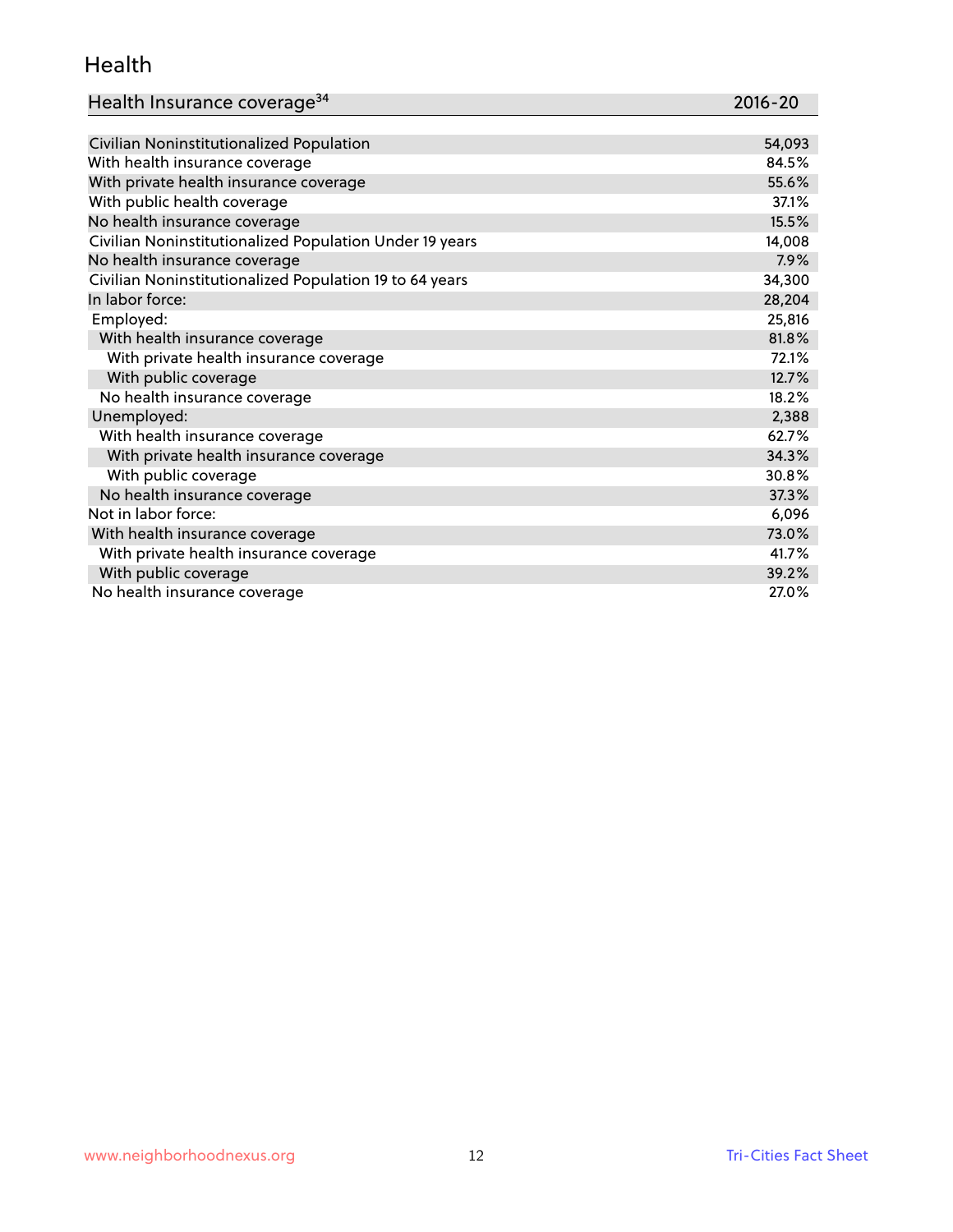## Employment Forecasts

| Forecast Employment by Sector <sup>35</sup>      | 2030        | 2020         | Change   |
|--------------------------------------------------|-------------|--------------|----------|
|                                                  |             |              |          |
| <b>All Sectors</b>                               | 61,911      | 59,396       | 4.2%     |
| Goods Producing                                  | 2,291       | 2,427        | $-5.6%$  |
| Agriculture, forestry, fishing and hunting       | $\Omega$    | $\mathbf{0}$ | 0.0%     |
| Mining                                           | 0           | $\Omega$     | 0.0%     |
| Construction                                     | 929         | 894          | 3.9%     |
| Manufacturing                                    | 1,362       | 1,533        | $-11.2%$ |
| Service Providing                                | 20,227      | 19,431       | 4.1%     |
| Wholesale trade                                  | 1.756       | 1,529        | 14.8%    |
| Retail trade                                     | 3,609       | 3,232        | 11.7%    |
| Transportation and warehousing                   | 14,862      | 14,670       | 1.3%     |
| <b>Utilities</b>                                 | $\mathbf 0$ | $\Omega$     | 0.0%     |
| Information                                      | 307         | 280          | 9.6%     |
| <b>Financial activities</b>                      | 5,776       | 5,533        | 4.4%     |
| Finance and insurance                            | 3,726       | 3,521        | 5.8%     |
| Real estate and rental and leasing               | 2,050       | 2,012        | 1.9%     |
| Professional and business services               | 3,645       | 3,449        | 5.7%     |
| Professional, scientific, and technical services | 2,885       | 2,649        | 8.9%     |
| Management of companies and enterprises          | 760         | 800          | $-5.0%$  |
| <b>Education and health services</b>             | 7,217       | 6,818        | 5.9%     |
| <b>Education services</b>                        | 3,753       | 3,857        | $-2.7%$  |
| Health care and social assistance                | 3,464       | 2,961        | 17.0%    |
| Leisure and hospitality                          | 7,599       | 7.324        | 3.8%     |
| Arts, entertainment, and recreation              | 62          | 43           | 44.2%    |
| Accommodation and food services                  | 7,537       | 7,281        | 3.5%     |
| Other services, except public administration     | 2,492       | 2,488        | 0.2%     |
| <b>Public administration</b>                     | 6,517       | 6,027        | 8.1%     |
|                                                  |             |              |          |

#### Population Forecasts

| Population Forecasts <sup>36</sup> | 2030   | 2020   | Change |
|------------------------------------|--------|--------|--------|
|                                    |        |        |        |
| <b>Total Population</b>            | 82.723 | 75.075 | 10.2%  |
| <b>Total Households</b>            | 32.099 | 28.804 | 11.4%  |